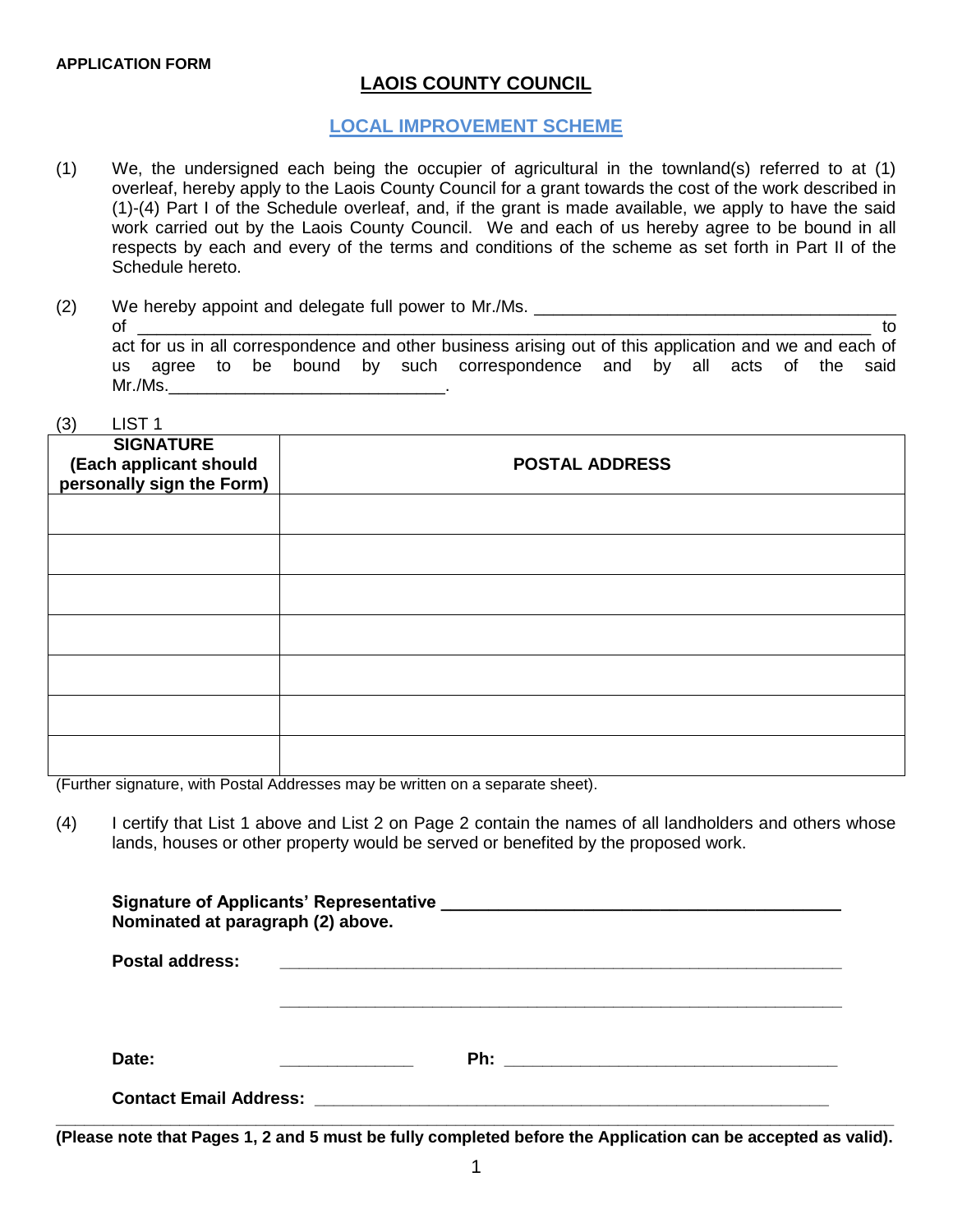# **PART 1 – PARTICULARS OF WORKS FOR WHICH APPLICATION IS MADE**

| (1) |                                                                                                                 |  |  |  |  |  |
|-----|-----------------------------------------------------------------------------------------------------------------|--|--|--|--|--|
| (2) |                                                                                                                 |  |  |  |  |  |
| (3) |                                                                                                                 |  |  |  |  |  |
| (4) | Exact location of work (describe where it starts and ends):_____________________                                |  |  |  |  |  |
| (5) | Has the proposed work ever been maintained by or repaired by the County Council?                                |  |  |  |  |  |
| (6) | Does the proposal server any outside families, or the public generally, and if so for what                      |  |  |  |  |  |
|     |                                                                                                                 |  |  |  |  |  |
|     | the contract of the contract of the contract of the contract of the contract of the contract of the contract of |  |  |  |  |  |

- (7) Are all persons whose interests or lands would be affected in any way by the proposal, if carried out, prepared to give the necessary consent to the execution of the work?
- (8) LIST 2: Names of all other persons whose lands or interests would benefit by the proposed work but who have not joined in this application.

|                                               | <b>NAME</b>                                 | <b>POSTAL ADDRESS</b>                                                                                          |
|-----------------------------------------------|---------------------------------------------|----------------------------------------------------------------------------------------------------------------|
| If there are no<br>beneficiaries              |                                             |                                                                                                                |
| other than<br>those who have<br>signed List1, |                                             |                                                                                                                |
| the word 'None'<br>should be                  |                                             |                                                                                                                |
| written here.                                 |                                             |                                                                                                                |
|                                               |                                             |                                                                                                                |
|                                               |                                             |                                                                                                                |
|                                               |                                             |                                                                                                                |
|                                               | $\sqrt{10}$ and $\sqrt{10}$ and $\sqrt{10}$ | stilian e estadounidense ao composición e composición de la constructiva de la contradición de la contradición |

**(Further names, with postal addresses, may be written on a Separate Sheet)**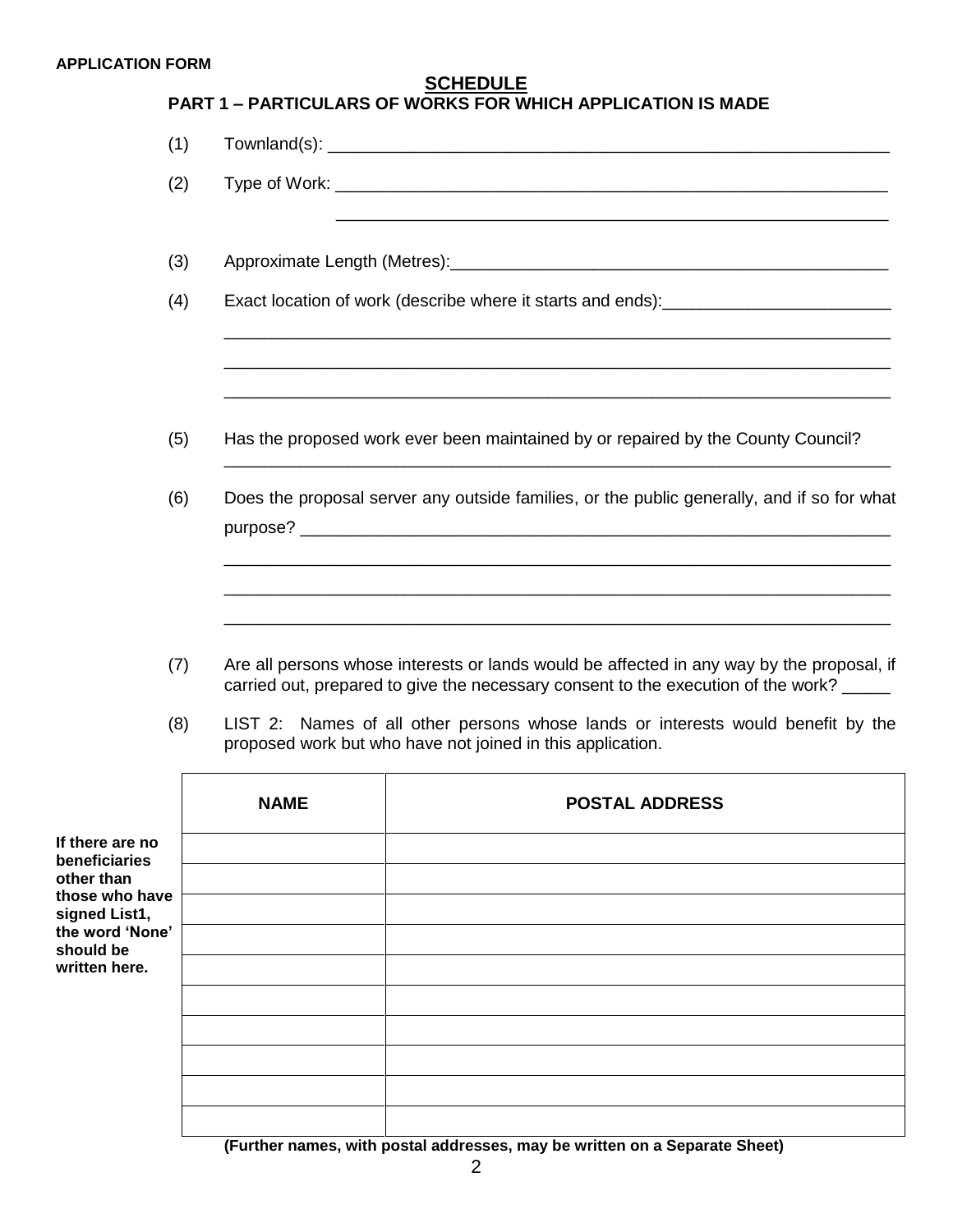# **SCHEDULE**

- (a) The project must be of benefit to agricultural production and benefit two or more parcels of land owned or occupied by different persons engaged in separate agricultural activities.
- (b) Provides access for harvesting purposed (including turf or sea weed) for 2 or more persons separately engaged in such activities, or
- (c) Shall in the opinion of the road authority be used by the public.

#### **PART II – TERMS AND CONDITIONS**

- 1. The percentage local contribution will vary. Eligible roads with up to and including 5 residents will pay 10% contribution. Those with 6 or more residents will pay a contribution of 15%. The amount to be paid by an individual beneficiary is a matter for arrangement between the beneficiaries themselves.
- 2. Minor proposals which are within the competence of the applicants to do themselves and which, because of their small size would be uneconomic, will not be accepted.
- 3. A project may be extended to include a spur road or terminal section serving only one owner if the road/section forms an integral part of the whole road and the cost of including it is not disproportionate to the cost of the road as a whole.
- 4. The standard of work undertaken will be a matter for Laois County Council.
- 5. Applicants must arrange amongst themselves for the provision of any land which may be required for the construction or widening of a road and no charge in respect of compensation for such land may be made against the project.
- 6. The applicants must make the necessary apportionment amongst themselves of their respective portions of the joint contribution, and must arrange to collect the agreed amount and lodge it with the Laois County Council before the work is put in hand.
- 7. Contributions in kind, e.g. free labour and materials, will not be accepted in lieu of cash.
- 8. The contributors and any other persons whose lands or interests appear to be affected by the proposed work must, when required prior to the commencement of operation, sign the prescribed form giving their full consent to the execution of the work including entry to their lands etc.
- 9. Laois County Council will employ the necessary labour and will arrange to carry out the work subject to conditions that (i) the ganger in charge of the work will be appointed by the Council or their Agent, (ii) no person, whether a contributor or not, whose interests are affected will impede the execution of the work by making unreasonable demands on the ganger or other official in charge.
- 10. Laois County Council, in their discretion, will decide on the specification of the work to be done and on the best manner of carrying it out, and the applicants shall not have any claim against the Laois County Council for any imperfection which may exist in the finished work, nor for any failure to complete the full amount of the work which was envisaged.
- 11. Laois County Council will expend upon the work the sum agreed upon (i.e. the estimated cost); and in the event of that sum not being sufficient to compete the entire work specified the Laois County Council will not have any liability to be bound to expend on the work for its completion any sum in addition to the agreed sum, but the making of a supplementary grant will be considered on its merits if the applicants so request and agree to pay such sum as may be required by way of additional local contribution.
- 12. The landholders contribution will be payable in advance of the starting of the work. Free labour or materials are not acceptable as a contribution.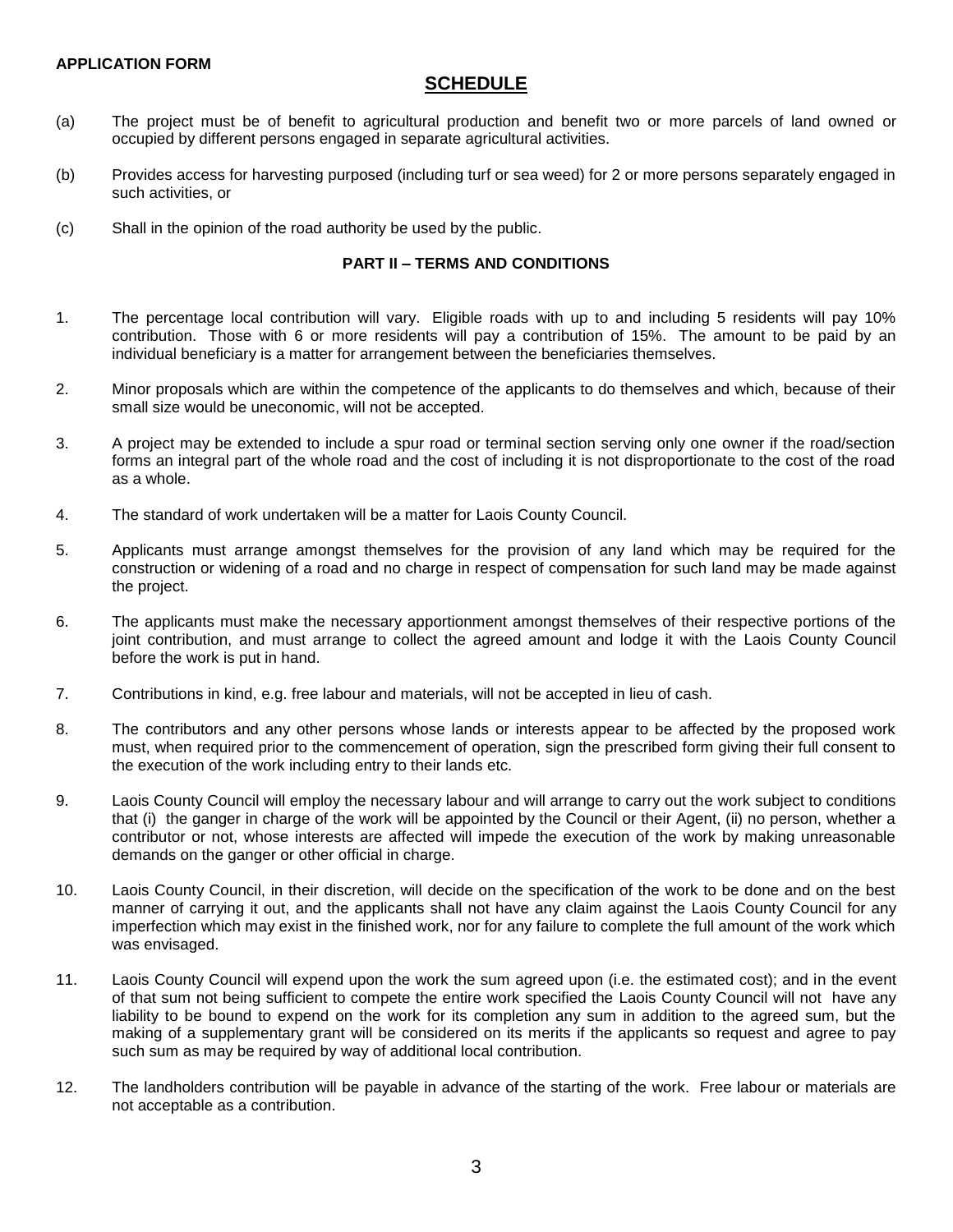- 13. The offer is subject to withdrawal or alteration without notice and to payment of the local contribution. It is also conditional on the state allocation to the Council for the current year not being already taken up when the contribution is paid.
- 14. The Councils acceptance of the applicants request is on the clear understanding that the applicants (and other users) will, when the project is completed, thereafter maintain the work in good order and repair at their own charge and expense and that the carrying out of any further works will not involve any liability on the part of the Council for subsequent maintenance.
- 15. The information you provide will be used for the purpose of this scheme only and may be shared as necessary to assess this application. Information will be retained in accordance with the National Retention Policy.